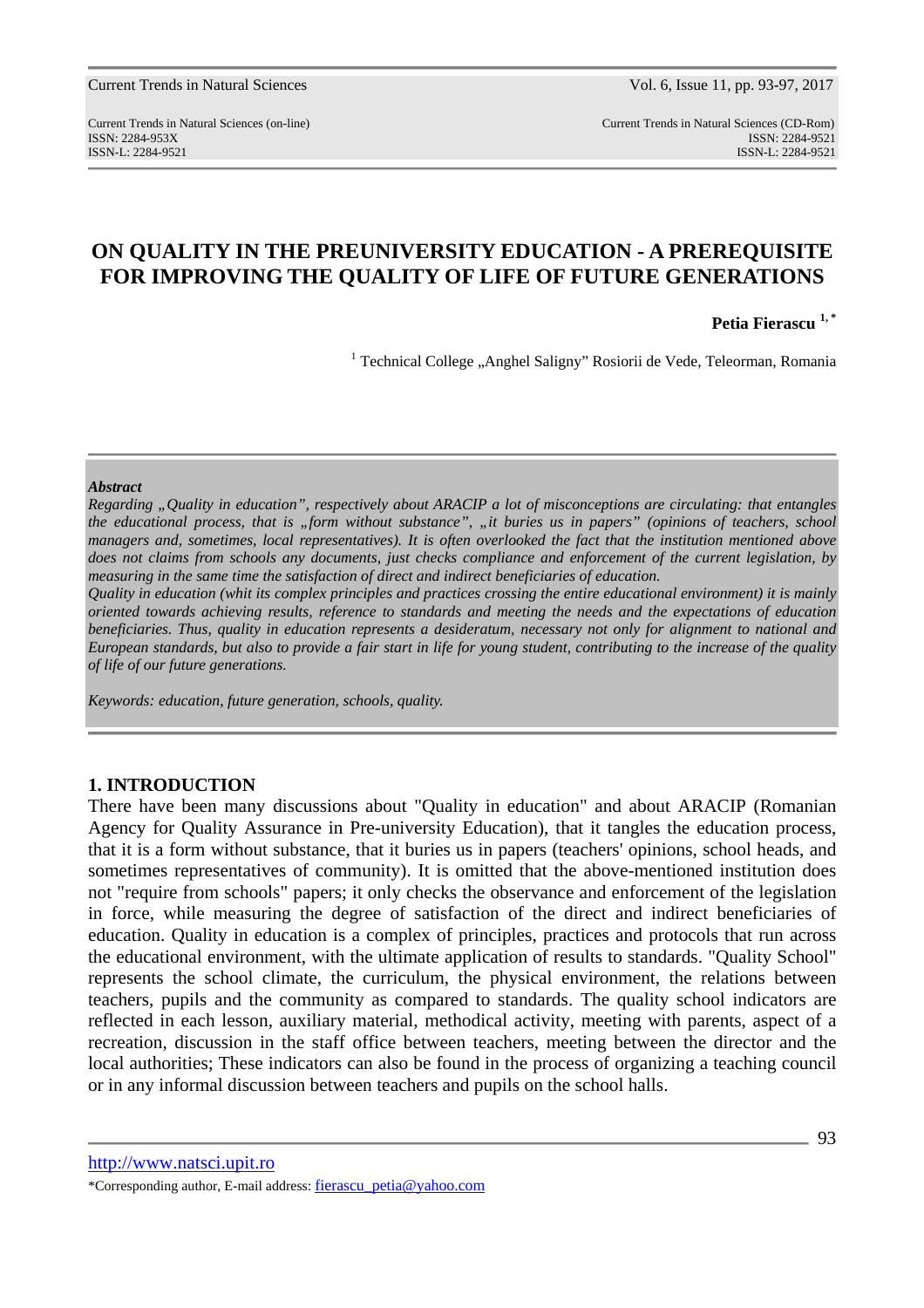ISSN-L: 2284-9521 ISSN-L: 2284-9521

Current Trends in Natural Sciences (on-line) Current Trends in Natural Sciences (CD-Rom) ISSN: 2284-953XISSN: 2284-9521

The "quality school" cannot be represented by mere factors such as a lesson, a program, a class or a teacher, but a set of factors. School, as a provider of education, represents all the characteristics of a provider and its program that meet the expectations of the beneficiaries and the quality standards. Regarding this aspect, the "beneficiaries' expectations" that differ from one educational unit to the other (the subjective part of a defined school as a provider of education) and the "quality standards" that are the same for both state education units, as well as those in the private environment (the objective side). The unitary concept of quality is designed / judged according to the values promoted in society (at the macro level) and at the level of the school organization (micro level). Thus, there is a need for a unitary understanding of the quality of education, the existing situation being defined by contextual and situational factors at national, regional and local level. In the field of quality, Edward Deming is the one who introduced the concept of "product design cycle" – PDCA cycle type (plan-do-check-act) and which permanently ensures the quality improvement by adding or creating value to the system (Todorescu, 2009).

# **2. MATERIALS AND METHODS**

This paper is based on the personal experience gained during visits to various schools, as an ARACIP (Romanian Agency for Quality Assurance in Pre-university Education) evaluator and on the study of the specialized literature, as presented in the Reference chapter.

# **3. RESULTS AND DISCUSSIONS**

By going through the quality circle, for individual and organizational development, the representatives of a school must take into account the following milestones of this circle and integrate them autonomously at each school level. Through planning, implementation, verification and actions, one can go to a quality school where the education is centered on the student, the student not being treated as an object of the training but as a subject in which he actively participates. In each individual case, we will always consider improving the situation and ensuring educational success for each student.

The benchmark Plan of the PDCA cycle represents the initial and perhaps the most important moment of the system, given that through this stage the objectives and the path to be followed steps are determined. The objectives of this point must be SMART (specific, measurable, accessible, relevant and clear over time). At the same time, this benchmark implies an efficient management of teaching time and concern for quality teaching and objective evaluation. The teacher is not just a provider of information, but a learning creator that needs to adopt a bilateral teacher-student communication relationship. The correct formulation of objectives and good management of learning methods lead to the identification of the activities, the necessary resources and the expected results. Achieving (or the benchmark do) is the actual execution of each course to be achieved by updating knowledge and scientific rigor, carefully prepared, with the appropriateness of the content to be taught to the educational objectives, with its uniform dosing, by setting the expectations related to the capacities and the real learning potential of students. At this time of the educational act, teachers should show a real interest in the quality of teaching and encouraging students to education. The rhythm of teaching new information needs to be adapted to the class level so that well-structured exposures increase interest in retaining new information.

http://www.natsci.upit.ro

\*Corresponding author, E-mail address: fierascu\_petia@yahoo.com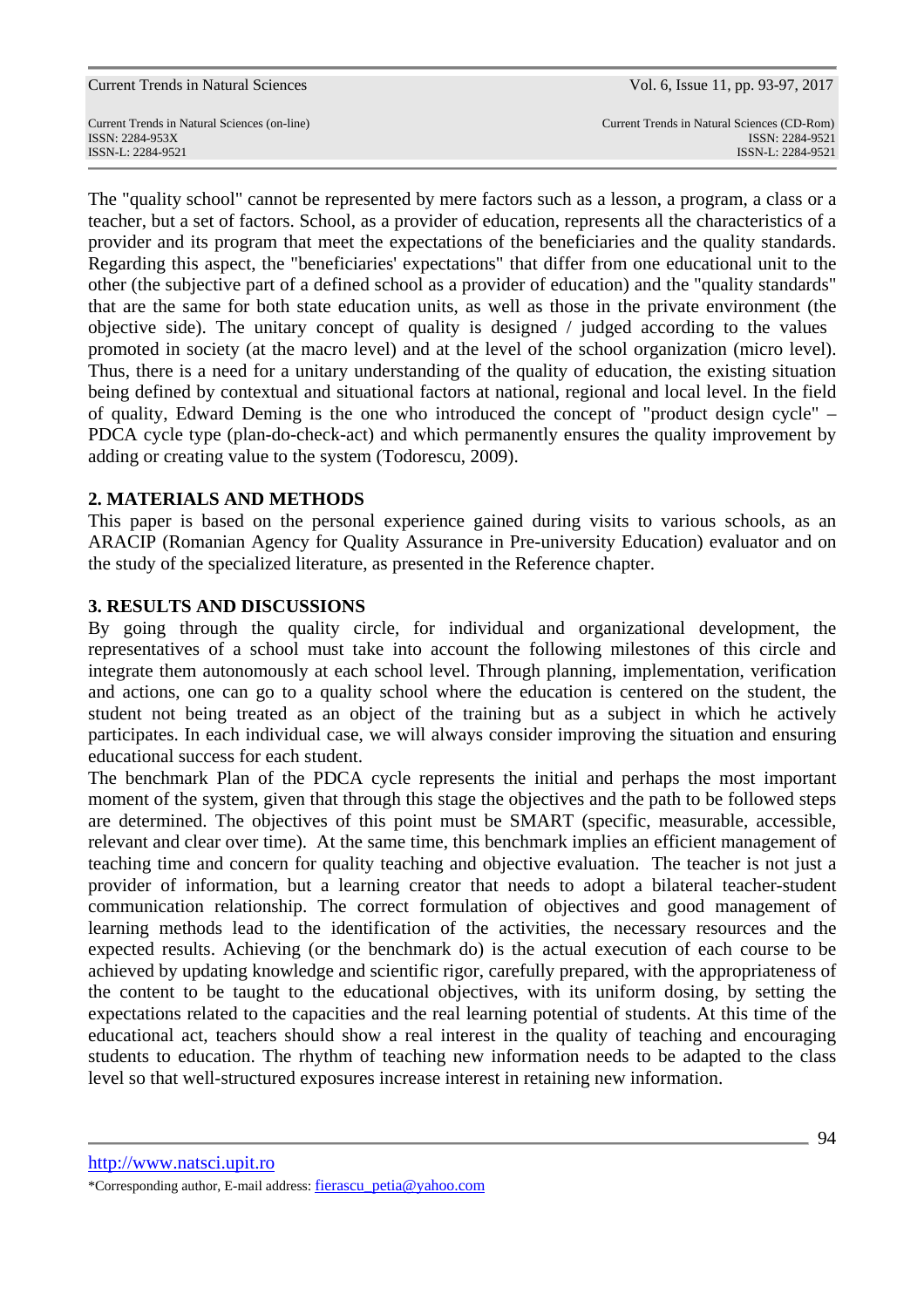Current Trends in Natural Sciences (on-line) Current Trends in Natural Sciences (CD-Rom) ISSN-L: 2284-9521 ISSN-L: 2284-9521

ISSN: 2284-953XISSN: 2284-9521

The interesting ways of presenting the course, the effective learning strategies and techniques, the encouragement and training students for self-learning, learning through both individual work and co-operation will lead to better outcomes and to the achievement of educational goals (Dinu et al., 2007; Vaideanu, 1988). Perceiving the teacher as a help is done by providing students with the support for projects, encouraging group discussions, using effective communication strategies, encouraging expression of opinions and active involvement, and expressing the availability of teachers to provide counseling to students outside class hours. The check benchmark is the evaluation of the results obtained after the previous steps and the assessment of the achievement of the indicators proposed at the objectives set in the planning stage. Thus, one can evaluate its own didactic activity, but also the final product expressed through educational quality. In this way, the effectiveness of the teaching activity can be assessed by reference to the process of student assessment and the results obtained by them (Todorescu, 2007). In the final stage of the process, act is the moment of improvement for a new cycle where, based on the experience gained in the other three steps, appropriate improvement measures can be proposed to improve the situation and a new cycle to deliver better results.

Considering that the educational system is represented by two main actors - the educator, the teacher and the one to be formed, the student, in order to obtain quality in education, the PDCA cycle must be fulfilled also by the pupil. The student's timing is the preoccupation for knowing and identifying his / her own needs. He / she needs to identify a learning style, set up a study program and interest in a particular career path. He achieves this by taking notes at courses, learning the new notions, seriously preparing the themes and the tasks received, assuming the role of active participant in the courses. The interest in establishing a relationship with the teaching staff and other colleagues, participation in individual and group projects, interest in optional subjects, efficient time management, dynamism, are guarantees for the accomplishment of the PDCA cycle by the teacher.

The moment of action in the PDCA cycle of the student is the moment when he presents concerns to improve his own performance. Verification and improvement can be accomplished with the help of the teacher, so the pupil contributes to the achievement of education centered on one's own needs. The educational offer involves the teachers, a strategy of education and training as well as institutional material resources. The education and training strategy involves a set of national targets that have to be aligned with those at the European level. In this context, the quality of the teaching process is only a mechanism in the assurance of quality in education. Educational offer includes levels and forms of education, school curriculum, school infrastructure (laboratories, cabinets, information and documentation centers, library, accommodation and meals etc.), curriculum, extracurricular activities, educational support services (speech therapy services, school counseling, support services for children with school adaptation difficulties etc.). Educational offers should take into account the student's education during both the study program and the extra program.

This should not be narrowly understood, focusing only on aspects related to courses, but must take into account both optional courses / programs as well as other educational opportunities for pupils.

The educational service, as an integral part of a quality school, can be approached on design, implementation / implementation, evaluation and review / improvement dimensions.

In order to have a quality school, the human resource is the most important link. A school must produce and offer the market what is actually required; to orientate their activity to the expectations of consumers (Nicola, 2003; Voiculescu, 2004).

http://www.natsci.upit.ro

\*Corresponding author, E-mail address: fierascu\_petia@yahoo.com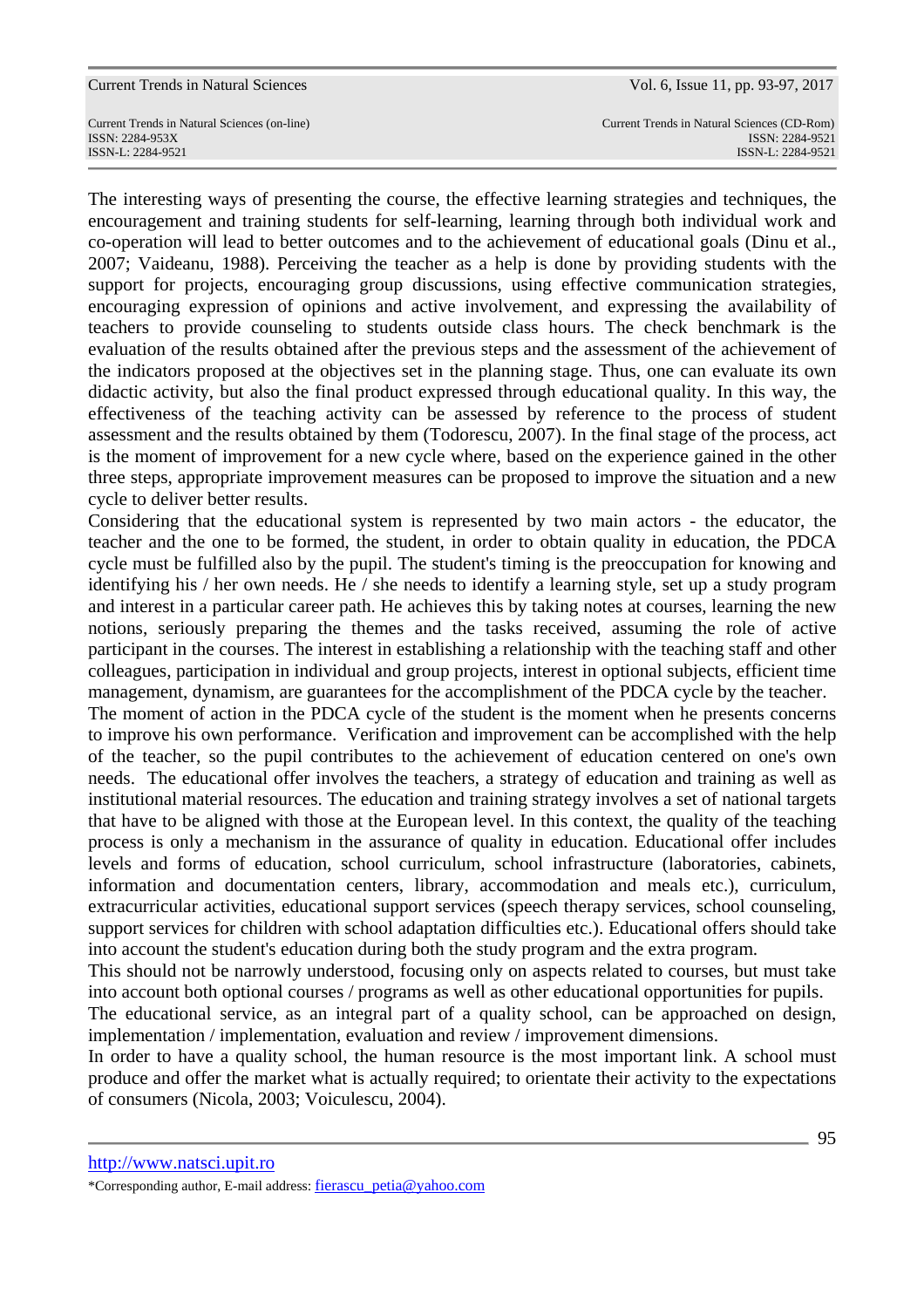Current Trends in Natural Sciences (on-line) Current Trends in Natural Sciences (CD-Rom) ISSN: 2284-953XISSN: 2284-9521 ISSN-L: 2284-9521 ISSN-L: 2284-9521

The improvement of the quality of the educational process must be adapted to the local specificity by increasing the interest towards the current problems of the Romanian society through professional development in order to achieve the performances demanded by the society, continuous and long-lasting professional progress, stimulation of the teachers' and students' interest for education and development. However, standardization is utopian in education. It is only possible at the level of environment, resources, mandatory content and guidelines for teacher training reform. Each student or teacher is unique and the education system as a final product must be of high quality. Each human individual is a unique set of features that makes standardization to some extent, in contrast to the individualization of learning. At both national and European level, a unitary set of values should be established to ground a common concept of "quality of education".

Thus, in the declaration of principles of the Romanian Agency for Quality Assurance in Preuniversity Education (ARACIP) is proposed a list of principles that should base the "quality" education: *Quality education is centered on clients and beneficiaries of educational services; Quality education is provided by responsible institutions; Quality education is result-oriented;*

*Quality education respects individual autonomy and is based on institutional autonomy; Quality education is promoted by educational leaders; Quality education ensures the participation of educational actors and valorization of human resources; Quality education is done through dialogue and partnership; Quality education is based on innovation and diversification; Quality education addresses the unitary educational process on a systematic basis; Quality education aims to continuously improve performance; Quality education relies on the interdependence between providers and beneficiaries involved in the education offer (\*\*\*ARACIP, 2017)*.

Research on quality assurance in education has shown that each school system will have to find its own point of equilibrium for every "continuum" of possible options, leaving each education system to opt for a specific solution (Aspin et al., 1994).

Thus, in the Romanian education system, strategic options would be opting for opportunities creation, uniform provision of educational services throughout the country or for establishing high levels of performance? Opportunity for uniform provision of educational services across the country or for differentiated educational services? Opting for individualization as the primary target of education or socialization? The management and quality assurance system comes in response to these questions and helps to standardize the system and maintain standards. The implementation of quality management in school aims at the following aspects: establishment of a Quality Assessment and Quality Assurance Committee, developing a program of educational objectives, drawing up an action plan for quality assurance at school and department level, developing procedures for evaluation and quality assurance of school activity, improving teachers in the field of quality, drafting internal monitoring reports and external evaluation reports, making a SWOT analysis within each department and at school level to identify weaknesses in teaching activity, achievement of the quality improvement plan depending on the weaknesses identified.

Constructive actions aimed at ensuring the quality of education and training services imply improving behavior, motivation and presence of students, reducing absenteeism and school dropout, close collaboration between students and teachers, improving partnerships between school and family, numerical and qualitative growth of partnerships with local economic agents, as well as improving formative assessment through the use of a wider range of assessment methods and tools.

http://www.natsci.upit.ro

\*Corresponding author, E-mail address: fierascu\_petia@yahoo.com